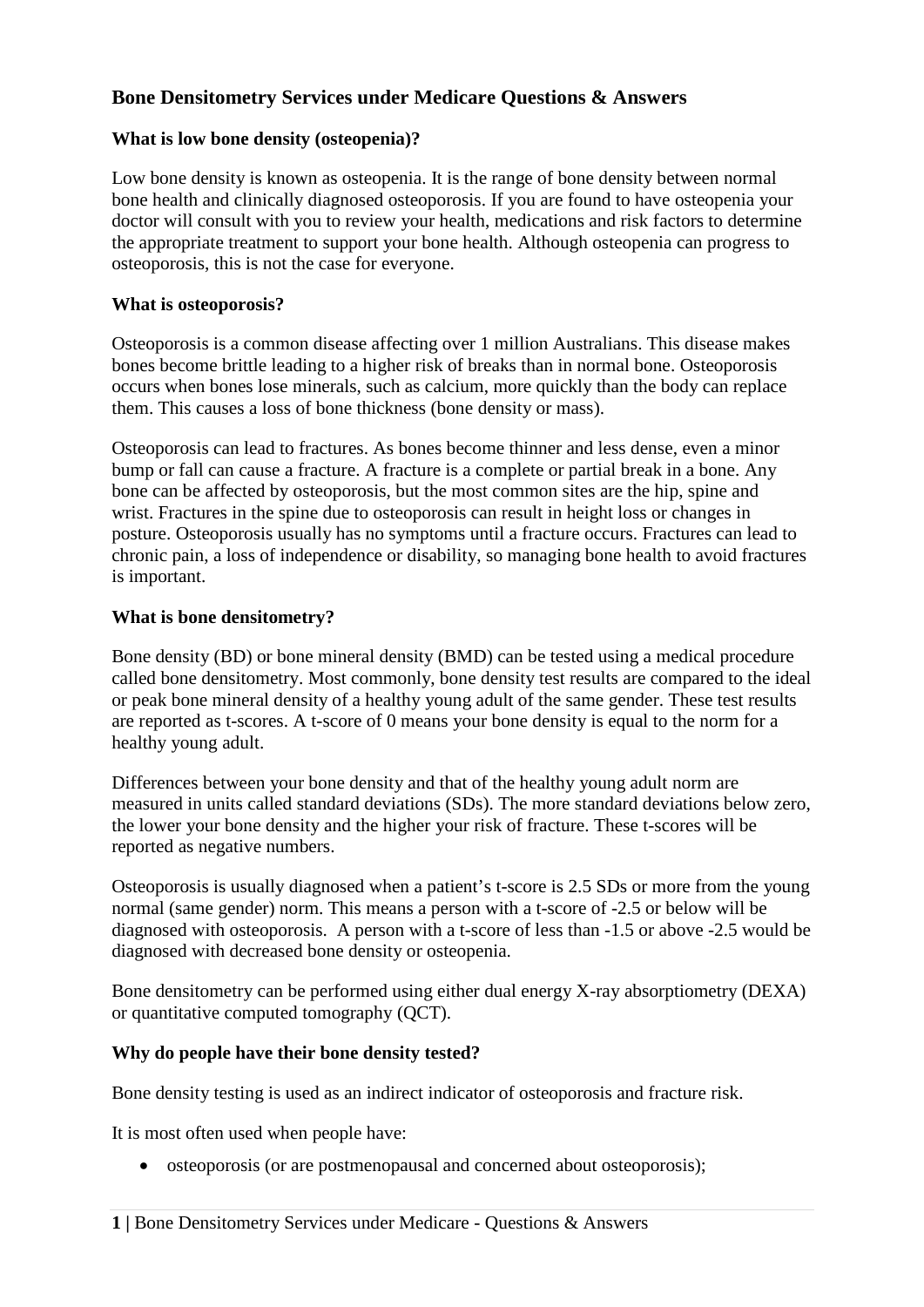- a vertebral (spinal) deformity:
- osteopaenia (decreased bone density or mild bone loss); or
- a previous fracture.

### **What happens in a bone density (BD) test?**

A bone density test or bone densitometry is a simple scan that measures the density of your bones. Patients remain clothed during the scan which simply involves lying flat on a padded table while the arm of the machine passes over your body. The scan takes approximately 10-15 minutes.

An examination under any of the Medicare Benefits Schedule (MBS) BD items covers the measurement of two or more sites and includes the interpretation and provision of a report, all of which are performed by the appropriate specialist or consultant physician in the practice of his or her specialty.

The two or more sites must include the measurement of bone density of the lumbar spine and proximal femur. If technical difficulties preclude measurement at these sites, other sites can be used for the purpose of measurements. The measurement of bone mineral density at either forearms or both heels or in combination is excluded for the purpose of a Medicare benefit.

## **What are the Medicare Benefits Schedule (MBS) BD items?**

Medicare benefits are payable for:

- the diagnosis and monitoring of bone loss if a patient has certain specific medical conditions or is undergoing particular treatments likely to cause rapid bone loss;
- the confirmation of clinically suspected low bone mineral density, usually following a fracture;
- the subsequent monitoring of established low bone mineral density; and/or
- the measurement of bone density in patients aged 70 years or over.

#### **Are there any limits on the frequency of BD testing under Medicare?**

For Medicare purposes, most bone density testing is subject to a restriction on the time interval between tests, from one every 12 to 24 months, depending on the MBS item. For those specific medical conditions or for patients undergoing particular treatments that may cause more rapid bone loss, a rebate is available for repeat testing at 12 monthly intervals.

#### **Why are there restrictions on the frequency of BD testing?**

Bone density loss is considered to be a relatively slow process. Changes in bone loss cannot be reliably measured by yearly testing. Repeat testing within 24 months is unlikely to assist in clinical decision making.

#### **Why are MBS bone densitometry items changing from 1 November 2017?**

An expert, clinician-led Medicare Benefits Schedule (MBS) Review Taskforce was established in April 2015 under the Government's Healthier Medicare initiative, to lead a programme of MBS reviews aiming to align MBS funded services with contemporary clinical evidence and improve health outcomes for patients.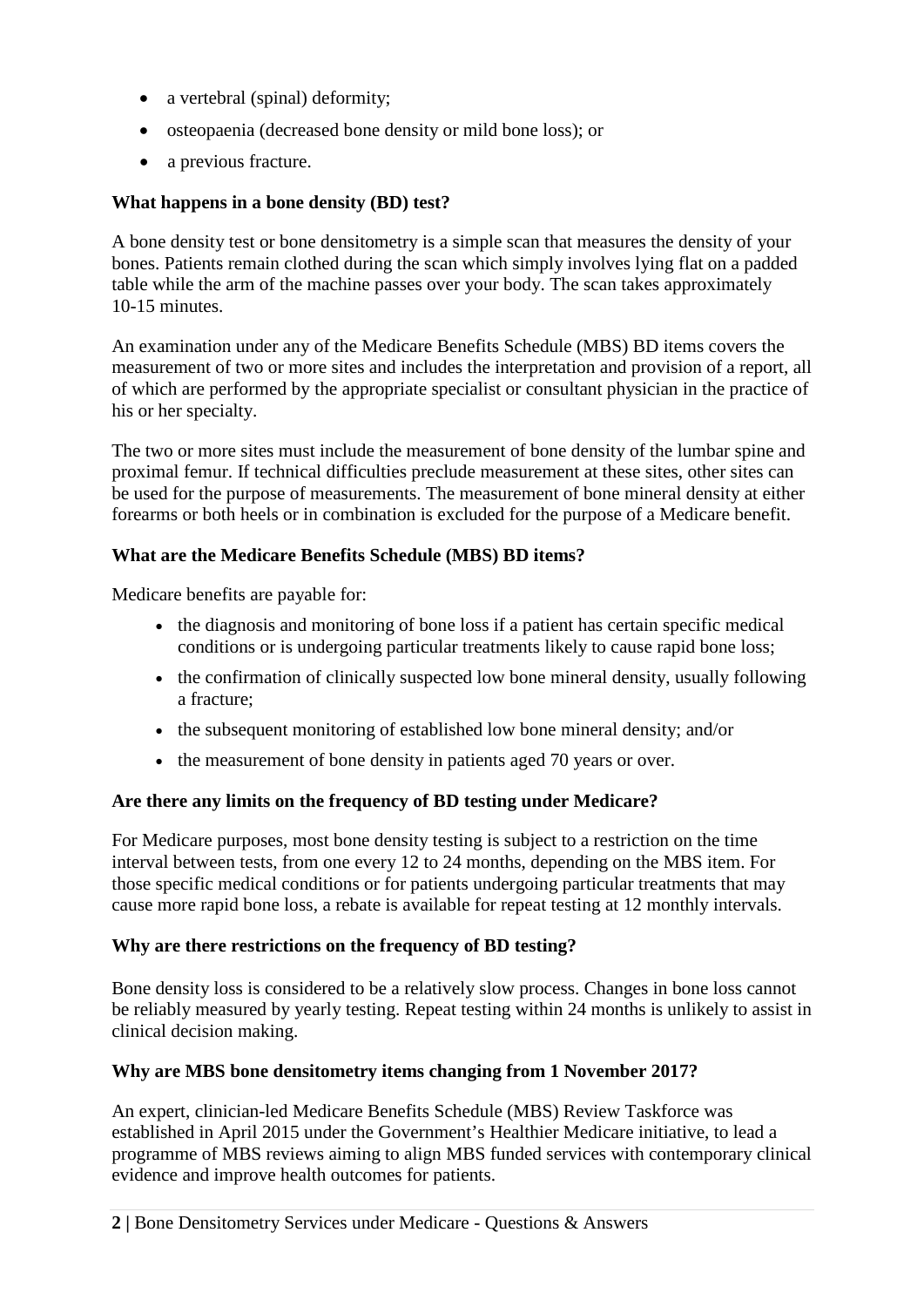The Taskforce has made a number of recommendations to date including some changes to the MBS bone densitometry items. The Government has decided, as announced on 22 August 2017, by Professor Bruce Robinson the Taskforce Chair, to implement the recommended MBS bone densitometry changes.

## **What are the MBS BD changes?**

From 1 November 2017, the following changes recommended by the Taskforce will be made:

- specifying that the person performing the DEXA items (12306, 12312, 12315, 12321) and the two new items 12320 & 12322) holds a radiation license, as required by State or Territory law and the scan is performed under the supervision of an appropriate specialist or consultant physician;
- specifying that an appropriate specialist or consultant physician must be available to monitor and influence the conduct of the Quantitative Computed Tomography (QCT) scan (i.e. 12320 and 12322, when performed using QCT) and personally attend the patient if required;
- introducing the requirement that the interpretation and report for all MBS bone densitometry services will be provided by a specialist or consultant physician;
- replacing item 12323 for people aged 70 years or over with two time-restricted items (new items 12320 & 12322) based on patient bone mineral density t-scores. Item 12320 continues to make available an initial bone densitometry service for those patients aged 70 years or over who have not already had this service; and
- deleting the QCT items 12309 and 12318 from the MBS.

The removal of MBS items 12309 and 12318 is not expected to impact adversely on patients, who will continue to be able to have clinically appropriate scans via the MBS DEXA items.

The Taskforce has recommended the removal of MBS QCT items 12309 and 12318 on the basis that QCT provides lower value care in comparison to DEXA, which is considered to be the superior test for bone densitometry.

## **I am 70 years old. How do the changes affect me?**

From 1 November 2017, time restrictions apply on the frequency of BD testing for patients aged 70 years or over.

From 1 November 2017 two new MBS items replace the current BD MBS item for patients 70 years or over. The new items will introduce two and five year interval restrictions for BD testing for patients 70 years or over, based on their bone mineral density t-score measurements.

## **How will bone mineral density be measured from 1 November 2017?**

From 1 November 2017 two new MBS items will apply for bone mineral density testing in patients aged 70 years or over.

Patients 70 years or over are eligible for an initial screening study (item 12320).

Patients with a bone mineral density t-score of -1.5 or above are eligible for one scan every 5 years (item 12320).